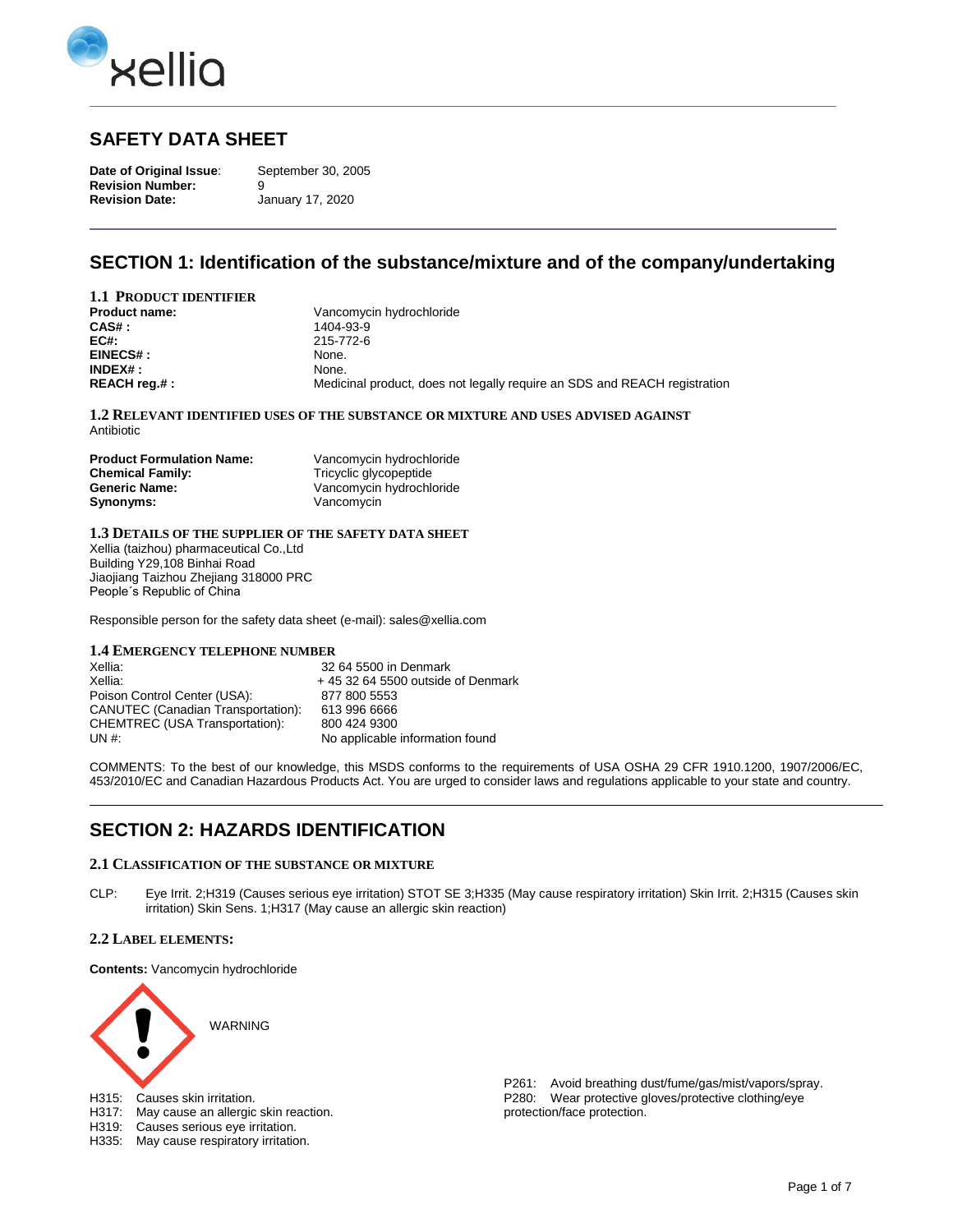### **2.3 OTHER HAZARDS:**

None known.

PBT/vPvB: The substance is not considered PBT/vPvB according to criteria in Annex XIII.

## **SECTION 3: Composition/information on ingredients**

| <b>3.1 SUBSTANCES:</b>   |          |           |         |        |             |
|--------------------------|----------|-----------|---------|--------|-------------|
| <b>Chemical Name</b>     | Weight % | CAS#      | EINECS# | INDEX# | REACH reg.# |
| Vancomycin hydrochloride | 100      | 1404-93-9 | None    | None   | None        |

\_\_\_\_\_\_\_\_\_\_\_\_\_\_\_\_\_\_\_\_\_\_\_\_\_\_\_\_\_\_\_\_\_\_\_\_\_\_\_\_\_\_\_\_\_\_\_\_\_\_\_\_\_\_\_\_\_\_\_\_\_\_\_\_\_\_\_\_\_\_\_\_\_\_\_\_\_\_\_\_\_\_\_\_\_\_\_\_\_\_\_\_\_\_\_\_\_\_\_\_\_\_\_\_\_\_\_\_

Comments: Product composition ranges shown are typical values for health, safety and environmental use and are not intended as specifications.

## **SECTION 4: First aid measures**

#### **4.1 DESCRIPTION OF FIRST AID MEASURES:**

**Eye contact:** Flush eyes for 15 minutes with plenty of water. Get medical attention immediately.

**Skin contact:** Remove contaminated clothing and clean before reuse. Wash all exposed areas of skin with plenty of soap and water. Get medical attention if irritation or rash develops.

**Ingestion:** Do not induce vomiting. Call a physician or poison control center. Do not give anything by mouth to an unconscious person. Immediately transport to a medical care facility and see a physician.

**Inhalation:** Move individual to fresh air. Get medical attention if breathing difficulty occurs. If not breathing, provide artificial respiration assistance (mouth-to-mouth) and call a physician immediately.

### **4.2 MOST IMPORTANT SYMPTOMS AND EFFECTS, BOTH ACUTE AND DELAYED:**

ACUTE TOXICITY: **Eyes, Skin and Inhalation:** Irritation.<br>**Ingestion Exposure:** Is general **Ingestion Exposure:** Is generally not considered harmful.

CHRONIC TOXICITY: **Carcinogenicity:** No applicable information identified. **Mutagenicity:** Not mutagenic.

REPRODUCTIVE TOXICITY: **Reproductive Effects:** No applicable information identified. **Teratogenic Effects:** Negative in animal studies.

SENSITIZATION: Sensitizer by skin contact.

MEDICAL CONDITIONS AGGRAVATED: Pre-existing kidney impairment; hypersensitivity (allergy) to vancomycin hydrochloride and other tricyclic glycopeptides.

#### **4.3 INDICATIONS OF ANY IMMEDIATE MEDICAL ATTENTION AND SPECIAL TREATMENT NEEDED:**

In case of discomfort or unconsciousness: Show this safety data sheet to a physician or emergency ward. ANTIDOTE INFORMATION: No specific antidote available.

### **SECTION 5: Firefighting measures**

#### **5.1 EXTINGUISHING MEDIA:**

Water, carbon dioxide, dry chemical, foam, or other alternatives.

# **5.2 SPECIAL HAZARDS ARISING FROM THE SUBSTANCE OR MIXTURE:**

**General hazards:** May be combustible at high temperature.<br> **Hazardous combustion products:** Oxides of carbon and nitrogen and corros Oxides of carbon and nitrogen and corrosive hydrogen chloride. **Flash point and method:** No applicable information identified. **Flammable limits:** No applicable information identified.<br> **Autoignition temperature:** No applicable information identified. **Autoignition temperature:** No applicable information identified. **Flammable class:** No applicable information identified. **Sensitivity to static charge:** No applicable information identified.

#### **5.3 ADVICE FOR FIREFIGHTERS:**

No applicable information identified. Use water spray to cool fire-exposed containers and structures.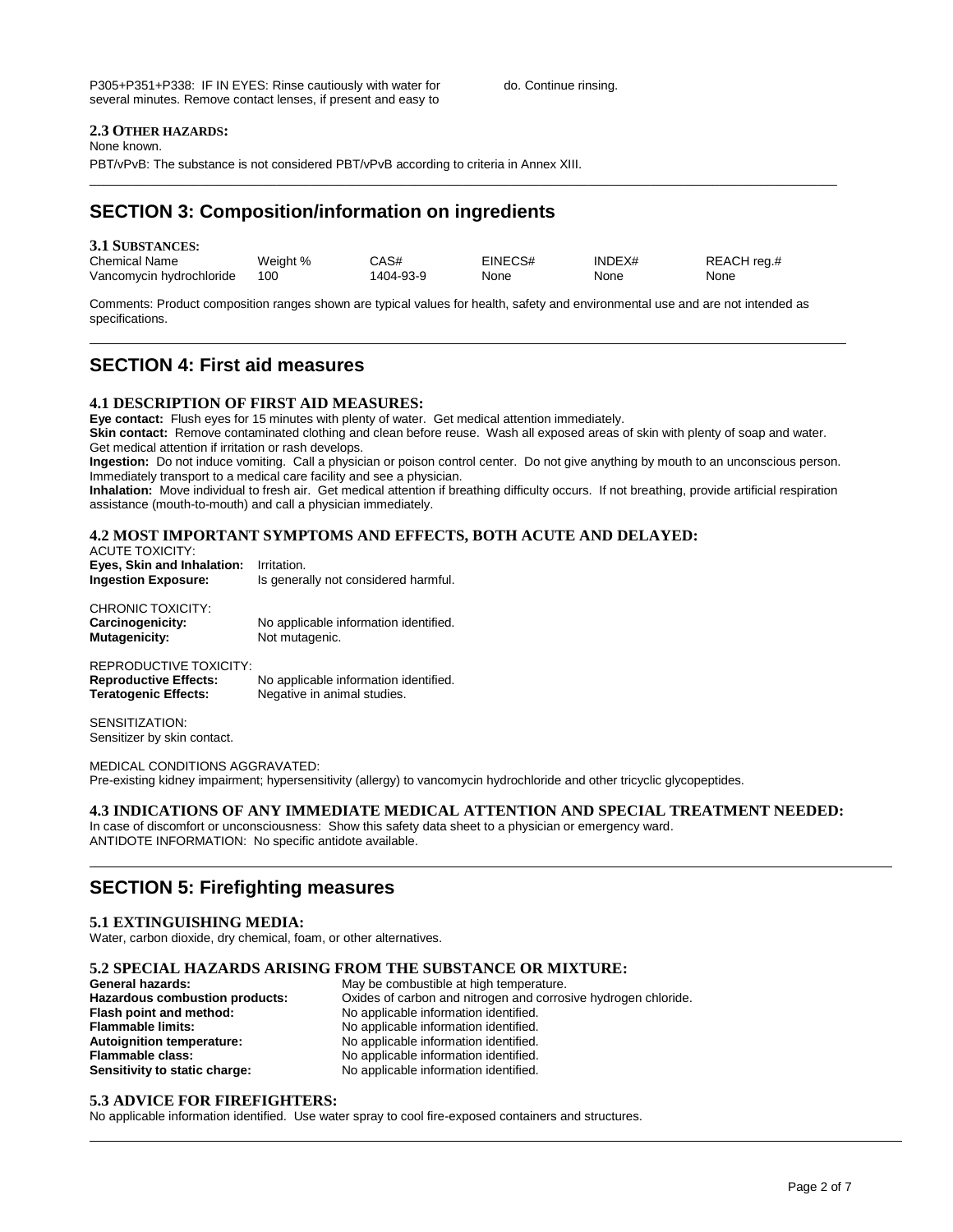## **SECTION 6: Accidental release measures**

#### **6.1 PERSONAL PRECAUTIONS, PROTECTIVE EQUIPMENT AND EMERGENCY RESPONSE:**

Wear personal protective equipment to avoid exposure – see section 8. Avoid generation of dust.

#### **6.2 ENVIRONMENTAL PRECAUTIONS:**

**Water spill:** Do not empty into drains.

**Land spill:** Vacuum material with appropriate dust collection in place. Be aware of potential for dust explosion when using electrical equipment. If a vacuum is not available, lightly mist material and remove by sweeping or wet wiping. Wear appropriate equipment including eye protection, to avoid exposure.

**Release notes:** If the spill could potentially enter any waterway, including intermittent dry creeks, contact the local authorities. In the USA, contact the USA Coast Guard National Response Center toll free 800 424 8802.

#### **6.3 METHODS AND MATERIALS FOR CONTAINMENT AND CLEANING UP:**

Contain dry material by lightly misting with water, followed by sweeping carefully so as not to generate dust, or vacuuming. Ensure the vacuum is fitted with an appropriate dust filter so dust is not re-introduced into the air. Be aware of the potential for dust explosion when using electrical equipment.

#### **6.4 REFERENCES TO OTHER SECTIONS:**

See section 1 for emergency contact information, section 8 for personal protective equipment details, and section 13 for disposal information.

### **SECTION 7: Handling and storage**

#### **7.1 PRECAUTIONS FOR SAFE HANDLING:**

Engineering controls are recommended to ensure adequate ventilation such that exposures do not exceed 0.1 mg/m<sup>3</sup> for a 12-hour exposure (TWA); see Section 8; OEL.

With adequate ventilation, respiratory protection may not be needed. In the absence of adequate ventilation, suitable respiratory protection is required. The need for additional personal protective equipment including respirators, eye, and skin protection should be based on a jobspecific risk assessment. Additional personal protective equipment may include chemical-resistant gloves and body covering, goggles, and face shield. Adequate eye protection is always required.

**Work hygienic practices:** Facilities storing or using this material should be equipped with an emergency eyewash and safety shower. Good personal hygiene practices should always be followed.

#### **7.2 CONDITIONS FOR SAFE STORAGE, INCLUDING ANY INCOMPATIBILITIES:**

Keep dry, and away from sources of ignition. Store refrigerated (2-8°C). In case of USA customers: Store refrigerated (2-8°C) (36°F -46°F)

#### **7.3 SPECIFIC END USES:**

See section 1.

## **SECTION 8: Exposure controls/personal protection**

#### **8.1 CONTROL PARAMETERS:**

| OSHA'S hazardous components (29 CFR 1910.1020) | <b>EXPOSURE LIMITS AND GUIDELINES</b> |                       |                       |           |                   |
|------------------------------------------------|---------------------------------------|-----------------------|-----------------------|-----------|-------------------|
|                                                |                                       | <b>OSHA PEL</b>       | <b>ACGIH TLV</b>      |           | <b>OTHER OEL</b>  |
|                                                |                                       | ppm mg/m <sup>3</sup> | ppm mg/m <sup>3</sup> | ppm       | mg/m <sup>3</sup> |
| Vancomycin hydrochloride [CAS 1404-93-9]       | TWA                                   | NL.<br>NL.            | NL<br><b>NL</b>       | <b>NL</b> |                   |
|                                                | <b>STEL</b>                           | NL<br>NL              | NL<br>NL.             | NL        | NL                |
| Other extrators expenses that the bet listed   |                                       |                       |                       |           |                   |

**Other country exposure limits:** Not listed.

#### **8.2 EXPOSURE CONTROLS:**

**Appropriate engineering controls:** If dust is generated, provide local exhaust ventilation to control airborne levels below the OEL listed above.

**Personal protective equipment:** 

**Eyes and face:** Wear safety glasses with side shields or goggles as appropriate when handling this material. **Skin:** Chemical resistant gloves (nitrile or latex) and body covering. **Respiratory:** Use an approved respirator suitable to provide level of protection required.

**Comments:** This product is not specifically listed by OSHA as hazardous. However, this material may cause sensitization or an allergic response with minimal exposure. Under conditions of overexposure, the material may be hazardous.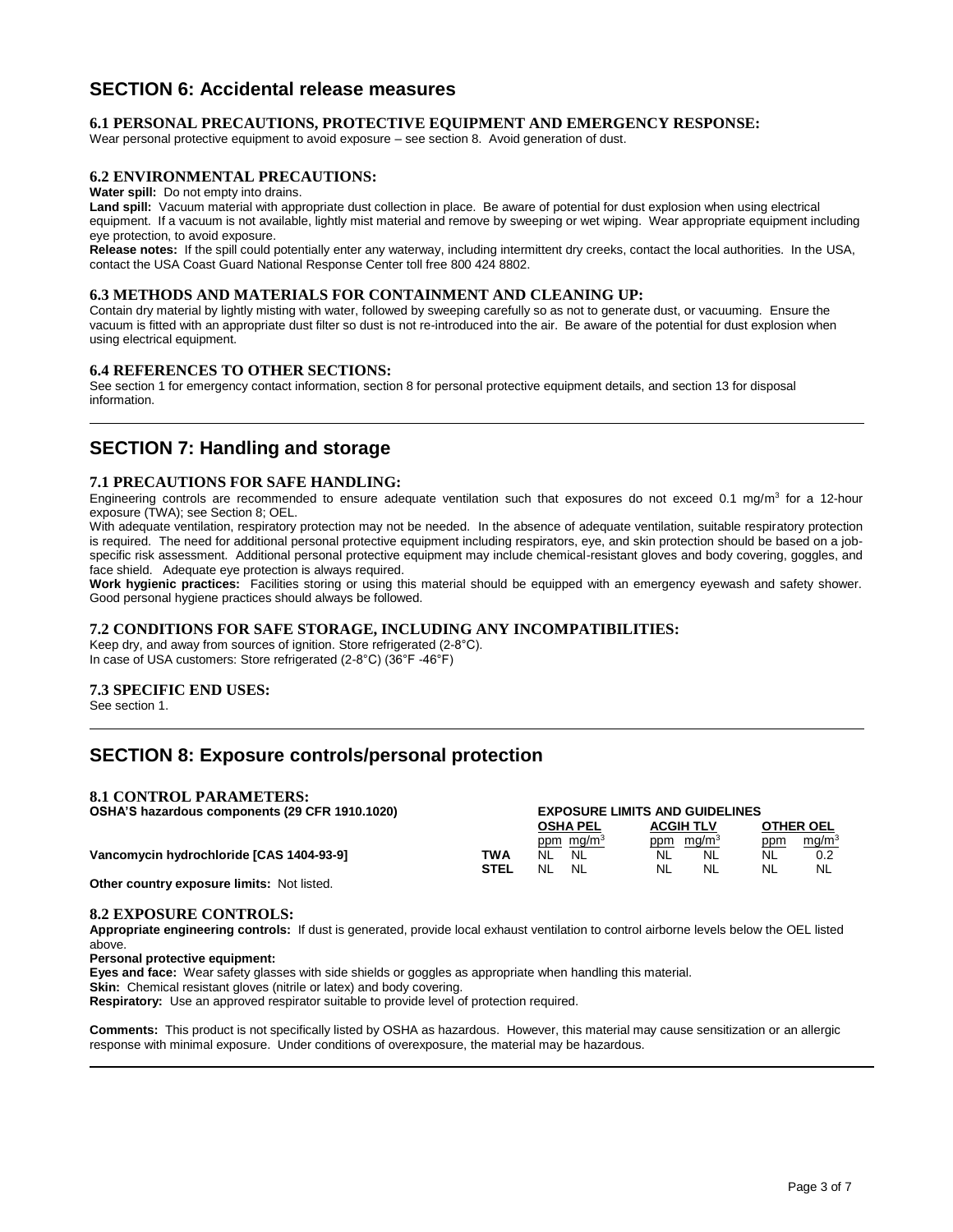## **SECTION 9: Physical and chemical properties**

### **9.1 INFORMATION ON BASIC PHYSICAL AND CHEMICAL PROPERTIES:**

| <b>Physical state:</b>            | Powder (Solid).                                                                        |
|-----------------------------------|----------------------------------------------------------------------------------------|
| Appearance:                       | White to off-white powder.                                                             |
| Color:                            | White to off-white.                                                                    |
| Odor:                             | Odorless.                                                                              |
| Odor threshold:                   | Not relevant.                                                                          |
| pH:                               | 2.5-4.5 (5% aqueous solution)                                                          |
| Vapour pressure:                  | No applicable information found.                                                       |
| Vapour density:                   | No applicable information found.                                                       |
| <b>Evaporation rate:</b>          | No applicable information found.                                                       |
| Freezing point:                   | Not applicable.                                                                        |
| <b>Melting point:</b>             | Decomposes when heated.                                                                |
| <b>Boiling point:</b>             | No applicable information found as this is a powder.                                   |
| Flash point:                      | No applicable information found.                                                       |
| <b>Decomposition temperature:</b> | No applicable information found.                                                       |
| <b>Flammability:</b>              | No applicable information found.                                                       |
|                                   | Upper/lower flammability or explosive limits (vol-%): No applicable information found. |
| Auto-ignition temperature:        | No applicable information found.                                                       |
| Soluble in water:                 | Soluble.                                                                               |
| Density:                          | No applicable information found.                                                       |
| Specific gravity:                 | No applicable information found as this is a powder.                                   |
| Viscosity:                        | No applicable information found.                                                       |
| <b>Explosive properties:</b>      | No applicable information found.                                                       |
| <b>Oxidising properties:</b>      | No applicable information found.                                                       |
| <b>Molecular formula:</b>         | C66 H75 CI2 N9 O24 H CI                                                                |
| Molecular weight:                 | 1485.73                                                                                |
| Coefficient of oil and water:     | No applicable information found.                                                       |

#### **9.2 OTHER INFORMATION:**

None relevant.

### **SECTION 10: Stability and reactivity**

**10.1 REACTIVITY:** No applicable information found.

**10.2 CHEMICAL STABILITY:** Stable at normal temperatures and pressures.

**10.3 POSSIBILITY OF HAZARDOUS REACTIONS:** No applicable information found.

**10.4 CONDITIONS TO AVOID:** Avoid heat, moisture, and sunlight.

**10.5 INCOMPATIBLE MATERIALS:** May react with strong oxidizing agents (e.g., peroxides, permanganates, nitric acid, etc.)

**10.6 HAZARDOUS DECOMPOSITION PRODUCTS:** If heated to very high temperatures, the product may form hazardous decomposition products such as oxides of carbon and nitrogen and corrosive hydrogen chloride.

## **SECTION 11: Toxicological information**

### **11.1 INFORMATION ON TOXICOLOGICAL EFFECTS:**

**Acute dermal LD50:** >500 mg/kg, rabbit; no deaths or toxicity **Acute oral LD50:** >5000 mg/kg, rat (non-toxic); leg weakness, diarrhea Acute inhalation LC<sub>50</sub>: >3080 mg/m<sup>3</sup>, rat (1 hour); no deaths, increased activity **Eye effects:** Irritant (rabbit) **Skin effects:** Irritant (rabbit) **Sensitization:** Sensitizer (human) **Target organs:** Nervous system, heart, blood, kidney, and digestive system. **Carcinogenicity: Listed by IARC:** No **Listed by NTP:** No **Listed by OSHA:** No **Mutagenicity:** Negative (in-vitro mouse lymphoma forward mutation assay; rat hepatocyte unscheduled DNA synthesis; in-vivo Chinese hamster sister chromatid exchange and mouse micronucleus assay) **Reproductive effects:** No applicable information found. **Teratogenic effects:** Negative in rats and rabbits.

## **SECTION 12: Ecological information**

**12.1 TOXICITY:** No applicable information found. **12.2 PERSISTENCE AND DEGRADABILITY:** No applicable information found.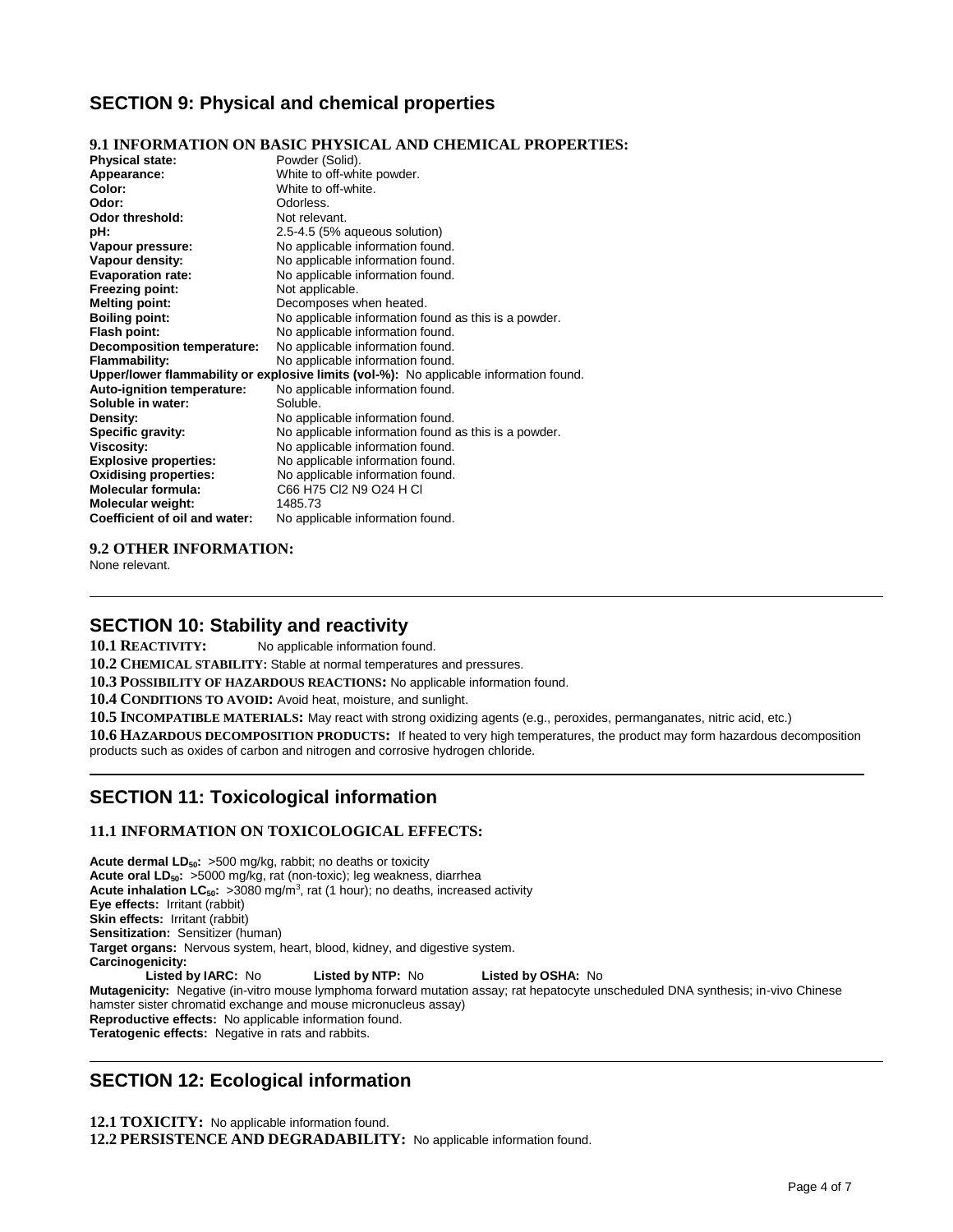#### **12.3 BIOACCUMULATIVE POTENTIAL:** No applicable information found.

**12.4 MOBILITY IN SOIL:** No applicable information found.

**12.5 RESULTS OF PBT AND VPVB ASSESSMENT:** The substance is not considered PBT/vPvB according to criteria in Annex XIII.

**12.6 OTHER ADVERSE EFFECTS:** The substance is possibly harmful for the aquatic environment, due to is antibiotic properties.

### **SECTION 13: Disposal considerations**

#### **13.1 WASTE TREATMENT METHODS:**

**Disposal (includes Spills, Empty Containers):** Dispose of any cleanup materials and waste residue according to applicable laws and regulations.

### **SECTION 14: Transport information**

**14.1 UN NUMBER:** Not regulated. **14.2 UN PROPER SHIPPING NAME:** Not relevant. **14.3 TRANSPORT HAZARD CLASS(ES):** Not relevant. **14.4 PACKING GROUP:** Not relevant. **14.5 ENVIRONMENTAL HAZARDS:** None. **14.6 SPECIAL PRECAUTIONS FOR USER:** None. **14.7 TRANSPORT IN BULK ACCORDING TO ANNEX II MARPOL 73/78 AND THE IBC CODE:** Not relevant.

USA DOT (DEPARTMENT OF TRANSPORTATION) **Proper Shipping Name:** Not regulated

CANADA TRANSPORT OF DANGEROUS GOODS **Proper Shipping Name:** Not regulated.

AIR (ICAO/IATA) **Proper Shipping Name**: Not regulated.

VESSEL (IMO/IMDG) **Proper Shipping Name:** Not regulated.

EUROPEAN TRANSPORTATION: **ADR/RID HAZARD CLASSIFICATION:** Not regulated.

U.S. CUSTOMS HARMONIZATION NUMBER: Not regulated.

## **SECTION 15: Regulatory information**

### **15.1 SAFETY, HEALTH AND ENVIRONMENTAL REGULATION/LEGISLATION SPECIFIC FOR THE SUBSTANCE OR MIXTURE:**

This section contains selected regulatory information for possible use by Xellia Pharmaceuticals. This section is not intended to be a complete listing of all applicable regulations. You are urged to consider laws and regulations applicable to your state and country.

#### EUROPEAN COMMUNITY

**Regulation (EC) No 1907/2006** of the European Parliament and of the Council of 18 December 2006 concerning the Registration, Evaluation, Authorisation and Restriction of Chemicals (REACH),

#### **Council Directive 94/33/EC of 22 June 1994 on the protection of young people at work:** Must not be used by persons under 18 years of age.

**Council Directive 92/85/EEC of 19 October 1992 on the introduction of measures to encourage improvements in the safety and health at work of pregnant workers and workers who have recently given birth or are breastfeeding:** Not regulated. However, it is recommended, that the employer assess the working conditions and, if there is any risk to the safety or health and any effects on the pregnancy or breastfeeding of workers, take the necessary measures to adjust the working conditions.

#### **Implementation of directive 2001/82/EC of the European Parliament and of the council of 6 November 2001 in the Community code relating to veterinary medical products:**

Denmark: The Danish Medicines Agency (Lægemiddelstyrelsen) must be notified that this substance is produced, imported, exported, stored, sold, delivered, packed, possessed or in other ways handled in Denmark (Bekendtgørelse nr. 1226 af 7. December 2005 om omgang med visse stoffer og produkter hvis indhold kan anvendes som lægemidler til dyr.). For other countries: Please contact national authorities regarding notification of the substance.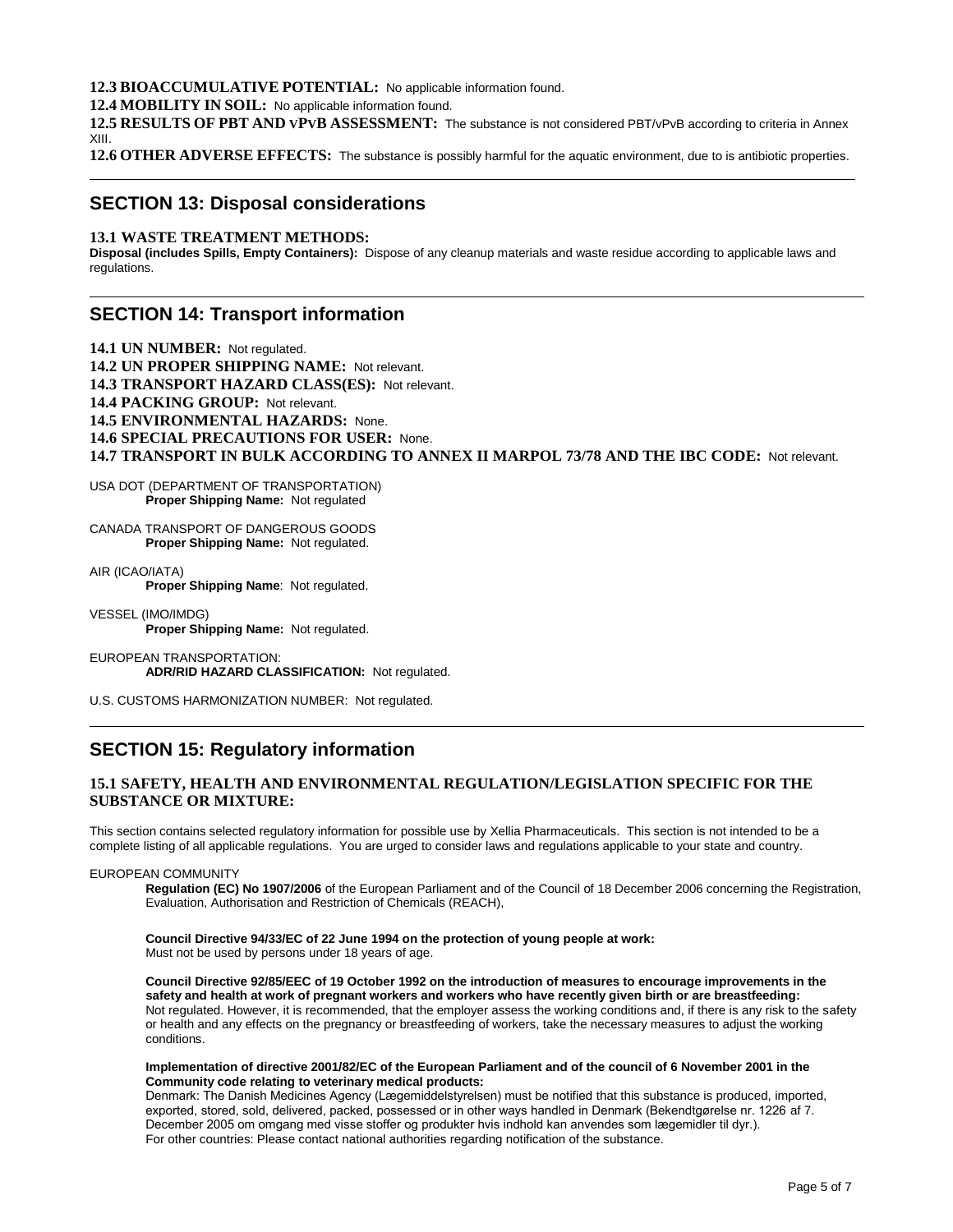#### UNITED STATES FEDERAL REGULATIONS

**Superfund Amendments and Reauthorization Act (SARA) Title III 311/312 hazard categories: Fire:** No **Pressure generating: No Reactivity: No Acute: Yes** 

**313 Reportable Ingredients:** Not listed. **Title III notes:** 

**Comprehensive Response, Compensation, and Liability Act (CERCLA) CERCLA RQ:** Not listed

**Toxic Substances Control Act (TSCA) TSCA Regulatory:** Not listed.

**National Response Center:** US Coast Guard National Center Response Telephone number is 800 424 8802.

#### UNITED STATES STATE REGULATIONS

**California Proposition 65:** Not listed.

#### CANADA

**Workplace Hazardous Material Information System (WHMIS) hazard symbol and classification WHMIS Controlled:** Not regulated.

**Canadian Environmental Protection Act:** Not listed.

### **15.2 CHEMICAL SAFETY ASSESSMENT:**

No CSR.

### **SECTION 16: Other information'**

**Reason for issue:** EC regulation, REACH and CLP, update of storage conditions

**Contact Information:** See Section 1

**Revision summary:** 1-16

|                            | <b>HMIS RATING</b> | <b>NFPA RATING</b> |
|----------------------------|--------------------|--------------------|
| Health                     | ND.                | ND                 |
| Flammability               | ND.                | <b>ND</b>          |
| <b>Physical hazard</b>     | ND.                | ND                 |
| <b>Personal protection</b> | ND.                | ND                 |
| Incompatibilities          | ND                 | ND                 |

**Data sources:** Micromedex DrugDex; Mosby's Drug Consult; Physicians Desk Reference.

**Disclaimer:** Information given herein is offered in good faith as accurate, but without guarantee. Conditions of use and suitability of the product for particular uses are beyond our control; all risks of use of the product are therefore assumed by the user. Nothing is intended as a recommendation for uses that infringe valid patents or as extending license under valid patents. Appropriate warnings and safe handling procedures should be provided to handlers and users.

#### **Glossary:**

- ACGIH American Conference of Governmental Hygienists
- AIHA American Industrial Hygiene Association
- BEI Biological Exposure Index
- CAS Chemical Abstract Service Registry Number
- CSR Chemical Safety Report
- CERCLA Comprehensive Environmental Response Compensation and Liability Act of 1989
- CHEMTREC Chemical Transportation Emergency Center
- DOT Department of Transportation (USA)
- EC European Community
- EINECS European Inventory of Existing Chemical Substances
- ELINCS European List of New Chemical Substances
- EPA Environmental Protection Agency
- FDA United States Food and Drug Administration
- HEPA- High Efficiency Particulate Air (Filter)
- HMIS Hazardous Material Information System
- IARC- International Agency on Research for Cancer